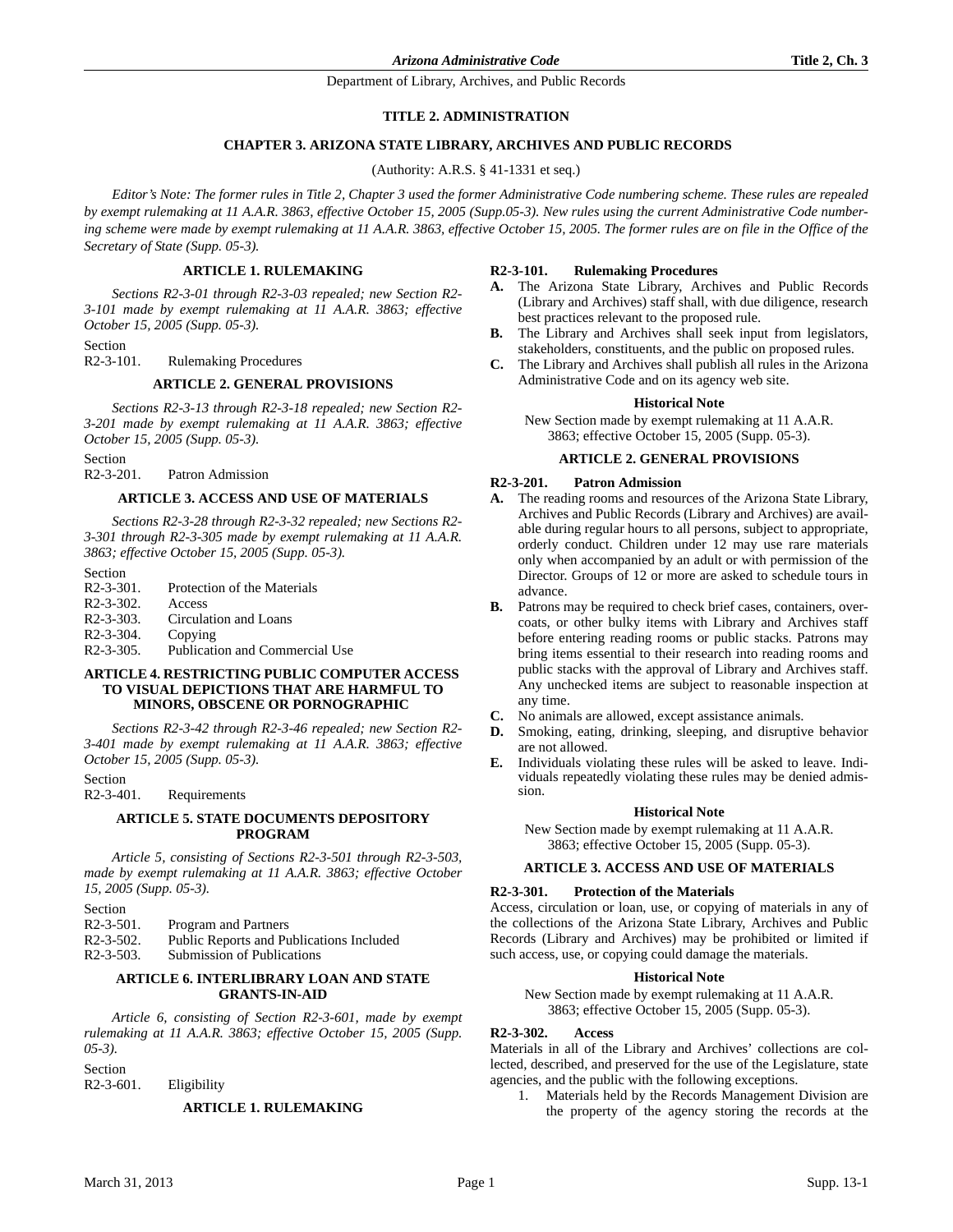Department of Library, Archives, and Public Records

Records Management Center. All requests for access to these records must come from the agency of origin.

2. Materials that are rare or fragile may be used only by permission of and according to procedures established by the Director.

## **Historical Note**

New Section made by exempt rulemaking at 11 A.A.R. 3863; effective October 15, 2005 (Supp. 05-3).

## **R2-3-303. Circulation and Loans**

- **A.** Materials in circulating collections may be lent for use outside the Library and Archives to employees of the Arizona state government, to registered borrowers, and to other libraries in the United States through an interlibrary loan program if the Library and Archives has a reciprocal agreement with that library.
- **B.** Individuals who fail to return borrowed items must pay the Library and Archives the cost to replace the item plus the costs of cataloging and processing the item.
- **C.** Materials in non-circulating collections, including reference works, single copies of items, and fragile or rare items are not lent for use outside the Library and Archives except by permission of the Director.
- **D.** Materials in non-circulating collections, including reference works, single copies of items, and fragile or rare items may be lent to qualified repositories for exhibition purposes with permission of the Director.

## **Historical Note**

New Section made by exempt rulemaking at 11 A.A.R. 3863; effective October 15, 2005 (Supp. 05-3).

## **R2-3-304. Copying**

- **A.** Copying of materials in any of the Library and Archives' collections is subject to federal copyright law. Patrons are responsible for complying with the provision of that law.
- **B.** Materials in good condition in circulating and reference collections may be copied onsite using agency-supplied equipment.
- **C.** Use of personal cameras, scanners, or other copying technology may be allowed by the Director if the process does not damage the materials and does not distract other patrons.
- **D.** Requests for copies of fragile or special format materials must be approved by the Director.
- **E.** Unique or rare materials may be copied only by Library and Archives staff.

# **Historical Note**

New Section made by exempt rulemaking at 11 A.A.R. 3863; effective October 15, 2005 (Supp. 05-3).

## **R2-3-305. Publication and Commercial Use**

- **A.** Patrons who intend to use copies or reproductions for any commercial purpose must notify the Library and Archives and pay charges required in A.R.S. § 39-121.03.
- **B.** Publication of materials in any of the Library and Archives' collections is subject to federal copyright law. Patrons are responsible for obtaining any necessary permission to publish from the owner of copyright.
- **C.** Publication or commercial use of materials in any of the Library and Archives' collections must include a credit to the Arizona State Library, Archives and Public Records. Some materials may require specific credits or citations.

## **Historical Note**

New Section made by exempt rulemaking at 11 A.A.R. 3863; effective October 15, 2005 (Supp. 05-3).

## **ARTICLE 4. RESTRICTING PUBLIC COMPUTER ACCESS TO VISUAL DEPICTIONS THAT ARE HARMFUL TO MINORS, OBSCENE OR PORNOGRAPHIC**

## **R2-3-401. Requirements**

- **A.** A governing body that operates a public library shall develop, review and provide a written policy with input from the local library board, or its equivalent, for the use of its public access computers for each library in its jurisdiction under A.R.S. § 34-502(E). The policy shall:
	- 1. Provide for blocking access on public access computers to such materials as referenced under A.R.S. § 34- 502(B)(1) and (2) and as defined under A.R.S. § 34-501,
	- Provide procedures for library patrons of legal age to disable or request the disabling of technology protection under A.R.S. § 34-502(C) for research or other lawful purposes,
	- 3. List citations to A.R.S. §§ 34-501 and 34-502, and
	- 4. Acknowledge the awareness of, and concern for, a safe educational Internet experience for children despite the unregulated nature of the Internet.
- **B.** Each library shall:
	- 1. Comply with its governing body policy,
	- 2. Post the policy in a conspicuous location as provided in A.R.S. § 34-502(D), and include an outline of the library's complaint process,
	- Establish guidelines and procedures to restrict users from gaining computer access to such materials as referenced under A.R.S.  $\S$  34-502(B)(1) and (2) and as defined under A.R.S. § 34-501, and
	- 4. Deploy a technology protection measure to block access to such materials as referenced under A.R.S. § 34- 502(B)(1) and (2) and as defined under A.R.S. § 34-501, by either centralized filtering or individual filters on public access computers or by use of a similar technology solution.

## **Historical Note**

New Section made by exempt rulemaking at 11 A.A.R. 3863; effective October 15, 2005 (Supp. 05-3). Amended by exempt rulemaking at 19 A.A.R. 540, effective March 21, 2013 (Supp. 13-1).

## **ARTICLE 5. STATE DOCUMENTS DEPOSITORY PROGRAM**

# **R2-3-501. Program and Partners**

- **A.** The Director of the Arizona State Library and Archives (Library and Archives) may establish agreements with other libraries to establish a state documents depository program to collect, provide access to, and preserve copies of public reports and publications (see Article 2) of state, county and municipal officers, departments, boards, commissions, agencies and institutions, and public archives.
- **B.** Any library that enters into an agreement pursuant to this subdivision shall continue to contribute at least the same level of support to the state documents program and shall not use any monies received pursuant to the agreement to supplant other monies available to the library.

## **Historical Note**

New Section made by exempt rulemaking at 11 A.A.R. 3863; effective October 15, 2005 (Supp. 05-3).

# **R2-3-502. Public Reports and Publications Included**

**A.** The state documents depository program shall include public reports and publications, whether in print or electronic formats, that are published, disclosed, or distributed to the gen